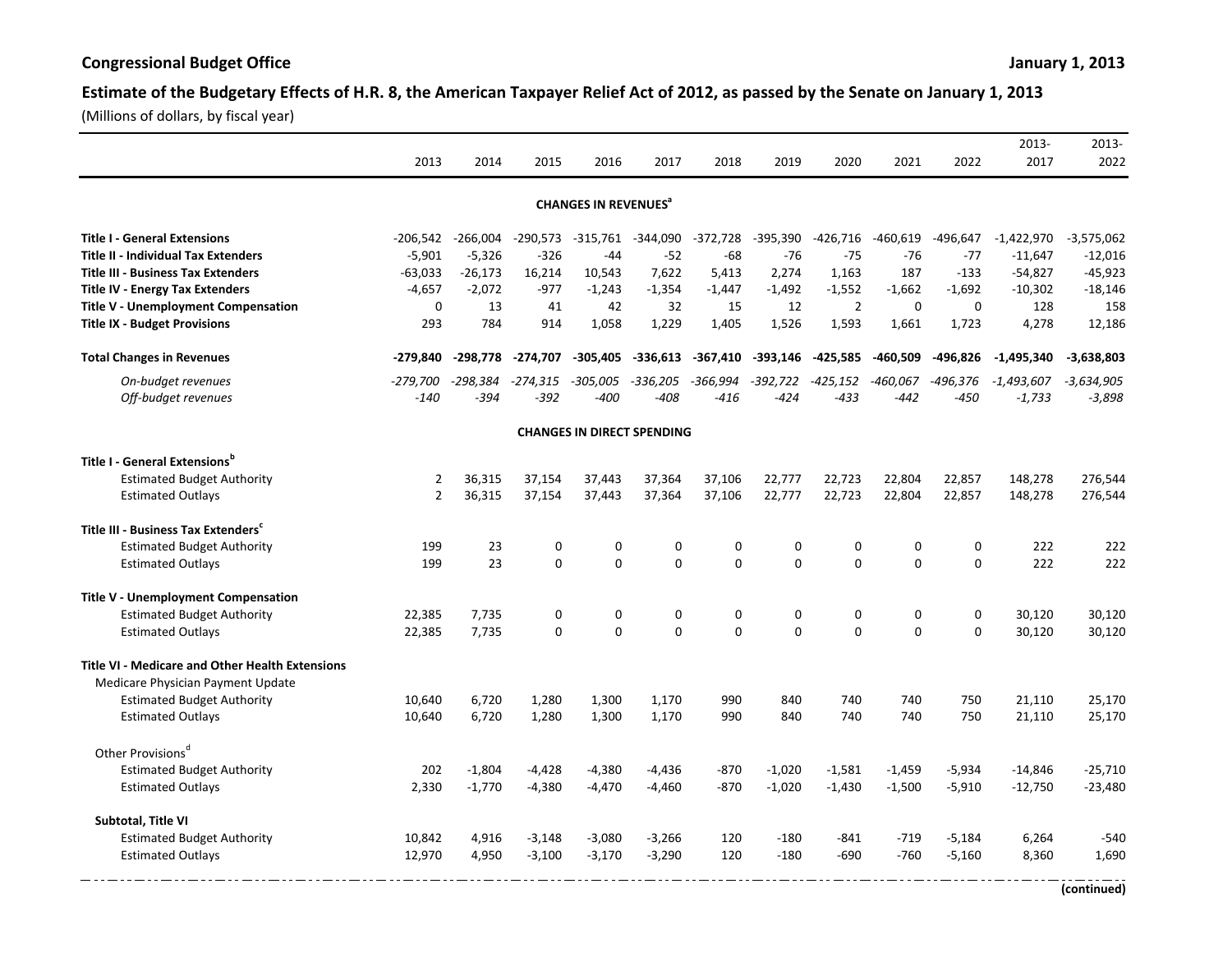## Estimate of the Budgetary Effects of H.R. 8, the American Taxpayer Relief Act of 2012, as passed by the Senate on January 1, 2013

(Millions of dollars, by fiscal year)

|                                                             | 2013        | 2014                                                                                  | 2015        | 2016        | 2017        | 2018     | 2019        | 2020         | 2021          | 2022     | 2013-<br>2017 | 2013-<br>2022 |
|-------------------------------------------------------------|-------------|---------------------------------------------------------------------------------------|-------------|-------------|-------------|----------|-------------|--------------|---------------|----------|---------------|---------------|
|                                                             |             |                                                                                       |             |             |             |          |             |              |               |          |               |               |
| Title VII - Extension of Agricultural Programs <sup>e</sup> |             |                                                                                       |             |             |             |          |             |              |               |          |               |               |
| <b>Estimated Budget Authority</b>                           | $\mathbf 0$ | 0                                                                                     | 0           | $\mathbf 0$ | $\mathbf 0$ | 0        | $\mathbf 0$ | 0            | $\mathbf 0$   | 0        | 0             | 0             |
| <b>Estimated Outlays</b>                                    | $\Omega$    | $\Omega$                                                                              | $\Omega$    | $\Omega$    | $\Omega$    | $\Omega$ | $\Omega$    | $\Omega$     | $\Omega$      | $\Omega$ | $\Omega$      | $\Omega$      |
| Title VIII - Miscellaneous Provisions <sup>t</sup>          |             |                                                                                       |             |             |             |          |             |              |               |          |               |               |
| <b>Estimated Budget Authority</b>                           | 0           | 0                                                                                     | 0           | $\mathbf 0$ | 0           | 0        | 0           | $\pmb{0}$    | 0             | 0        | 0             |               |
| <b>Estimated Outlays</b>                                    | $\Omega$    | $\Omega$                                                                              | $\Omega$    | $\mathbf 0$ | $\Omega$    | $\Omega$ | $\Omega$    | $\mathbf{0}$ | $\Omega$      | $\Omega$ | $\Omega$      | 0             |
| <b>Title IX - Budget Provisions</b>                         |             |                                                                                       |             |             |             |          |             |              |               |          |               |               |
| <b>Estimated Budget Authority</b>                           | 24,000      | 0                                                                                     | $\mathbf 0$ | $\mathbf 0$ | $\mathbf 0$ | 0        | 0           | 0            | 0             | 0        | 24,000        | 24,000        |
| <b>Estimated Outlays</b>                                    | 14,248      | 6,080                                                                                 | 2,247       | 771         | 452         | $\Omega$ | $\Omega$    | $\Omega$     | $\Omega$      | $\Omega$ | 23,798        | 23,798        |
| <b>Total Changes in Direct Spending</b>                     |             |                                                                                       |             |             |             |          |             |              |               |          |               |               |
| <b>Estimated Budget Authority</b>                           | 57,428      | 48,989                                                                                | 34,006      | 34,363      | 34,098      | 37,226   | 22,597      | 21,882       | 22,085        | 17,673   | 208,884       | 330,346       |
| <b>Estimated Outlays</b>                                    | 49,804      | 55,103                                                                                | 36,301      | 35,044      | 34,526      | 37,226   | 22,597      | 22,033       | 22,044        | 17,697   | 210,778       | 332,374       |
|                                                             |             | NET INCREASE OR DECREASE (-) IN DEFICITS FROM CHANGES IN REVENUES AND DIRECT SPENDING |             |             |             |          |             |              |               |          |               |               |
| <b>Net Changes in Deficits</b>                              | 329,644     | 353,881                                                                               | 311,008     | 340.449     | 371,139     | 404,636  | 415,743     | 447,618      | 482,553       | 514,523  | 1,706,118     | 3,971,177     |
| On-budget deficit change                                    | 329,504     | 353,487                                                                               | 310.616     | 340,049     | 370,731     | 404,220  | 415,319     | 447,185      | 482,111       | 514,073  | 1,704,385     | 3,967,279     |
| Off-budget deficit change                                   | 140         | 394                                                                                   | 392         | 400         | 408         | 416      | 424         | 433          | 442           | 450      | 1,733         | 3,898         |
| Memorandum:                                                 |             |                                                                                       |             |             |             |          |             |              |               |          |               |               |
| Adjustment to caps on discretionary appropriations          |             |                                                                                       |             |             |             |          |             |              |               |          |               |               |
| for 2013 and 2014 (subject to appropriation) $g$            |             |                                                                                       |             |             |             |          |             |              |               |          |               |               |
| <b>Estimated Authorization Level</b>                        | $-2,000$    | $-8,000$                                                                              | 0           | 0           | 0           | $\theta$ | 0           | 0            | 0             | 0        | $-10,000$     | $-10,000$     |
| <b>Estimated Outlays</b>                                    | $-892$      | $-5,212$                                                                              | $-2,428$    | $-894$      | $-316$      | $-172$   | $\theta$    | $\theta$     | $\mathcal{O}$ | 0        | $-9,742$      | $-9,914$      |
|                                                             |             |                                                                                       |             |             |             |          |             |              |               |          |               | (continued)   |